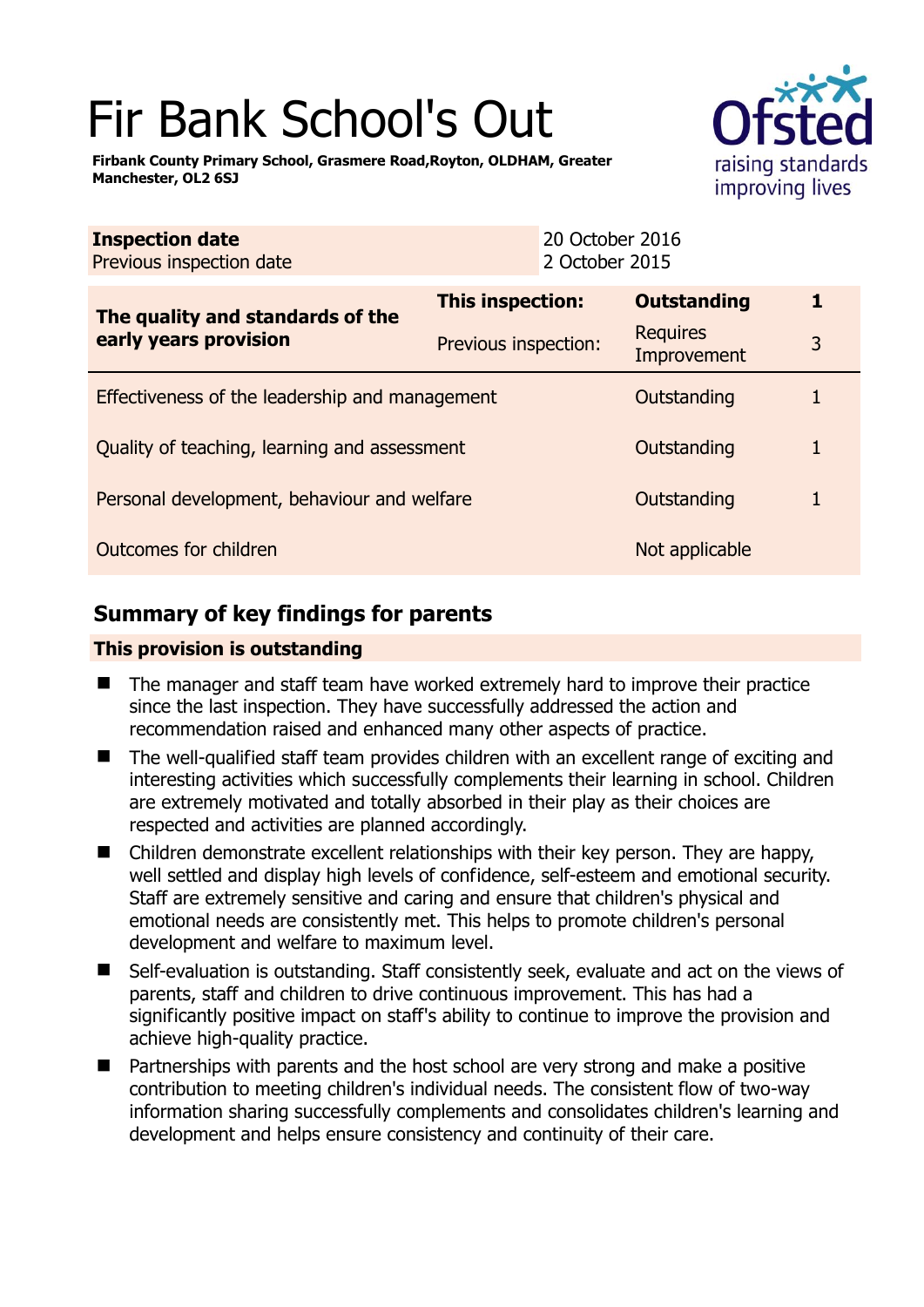# **What the setting needs to do to improve further**

## **To further improve the quality of the early years provision the provider should:**

■ continue to enhance the highly effective programme of professional development to consistently drive and maintain the already outstanding practice.

## **Inspection activities**

- The inspector observed children engaging in activities in the indoor and outdoor environment.
- The inspector spoke to the manager, staff and children at appropriate times during the inspection.
- The inspector looked at relevant documentation, including a sample of policies and procedures, risk assessments and children's records. She also viewed evidence of the suitability and qualifications of staff working in the club.
- The inspector discussed the arrangements for self-evaluation with the manager.
- The inspector took account of the views of parents from written questionnaires obtained by the manager.

## **Inspector**

Julie Kelly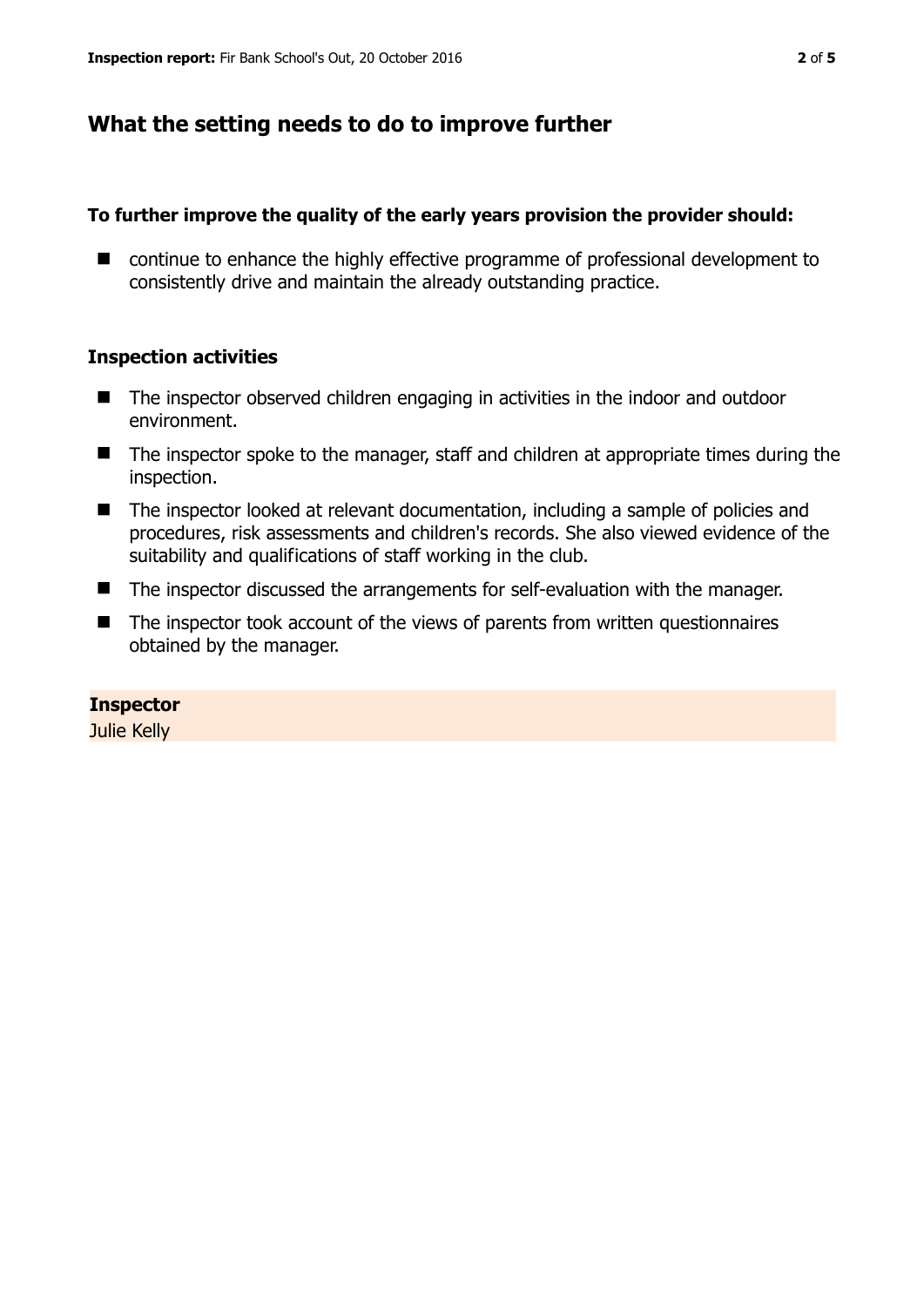## **Inspection findings**

#### **Effectiveness of the leadership and management is outstanding**

The highly skilled and experienced manager leads the staff team with great efficiency in all aspects of the club. She uses her excellent knowledge, experience and expertise to guide, coach and support staff and carries out regular supervision sessions to manage their performance. This, in addition to her high expectations of staff and children, makes a significant contribution to outstanding practice. Staff are well qualified and attend a targeted programme of relevant training which is matched to their individual needs. This has an extremely positive impact on the improvement of the quality of the club and the experiences offered to children. The manager is continually looking at ways she can source additional training to continue to build on staff's excellent knowledge and skills in order to maintain the excellent practice. The arrangements for safeguarding are effective. Safety is given high priority and underpins everyday practice. Staff have an extremely good understanding of the procedures to follow in the event of a child protection concern or allegations made against members of staff. Extremely detailed written policies and procedures are meticulously implemented to help ensure children are kept safe and protected from harm.

### **Quality of teaching, learning and assessment is outstanding**

Staff provide children with a rich, varied and stimulating environment which is well resourced and organised to capture their interests. Children persevere with tasks and stay at activities for long periods of time, which helps them develop positive attitudes in readiness for future learning. Staff are highly skilled in knowing when to extend children's play and learning and when to stand back and observe. This means that children can initiate their own play and learning while being supported through high-quality adult interactions. Staff place a strong emphasis on helping children to develop excellent communication and language and physical skills and promoting their personal social and emotional development. For example, during a baking activity, staff extend children's vocabulary as they introduce new words, such as knead and knock back, when describing actions needed to manipulate the dough. Staff encourage children to recall what has happened to the size of the dough since they made it in the morning.

#### **Personal development, behaviour and welfare are outstanding**

Children's behaviour is excellent. Staff provide children with clear and consistent boundaries and help them to learn the difference between right and wrong. Older children are superb role models for younger children and set an extremely good example of how to behave appropriately. Staff encourage children to manage any minor disagreements themselves through negotiations and discussions. Children respond well to consistent praise and encouragement and demonstrate a kind and helpful attitude towards each other and staff. Staff teach children about the importance of adopting a healthy lifestyle. Children enjoy a wide range of healthy snacks and access fresh air and exercise in the outdoor play area, which contributes extremely well to their physical well-being. Staff teach children to do things for themselves whenever possible to help promote excellent independence skills. For example, children choose their own snacks, clear away the tables and put on and take off their own aprons.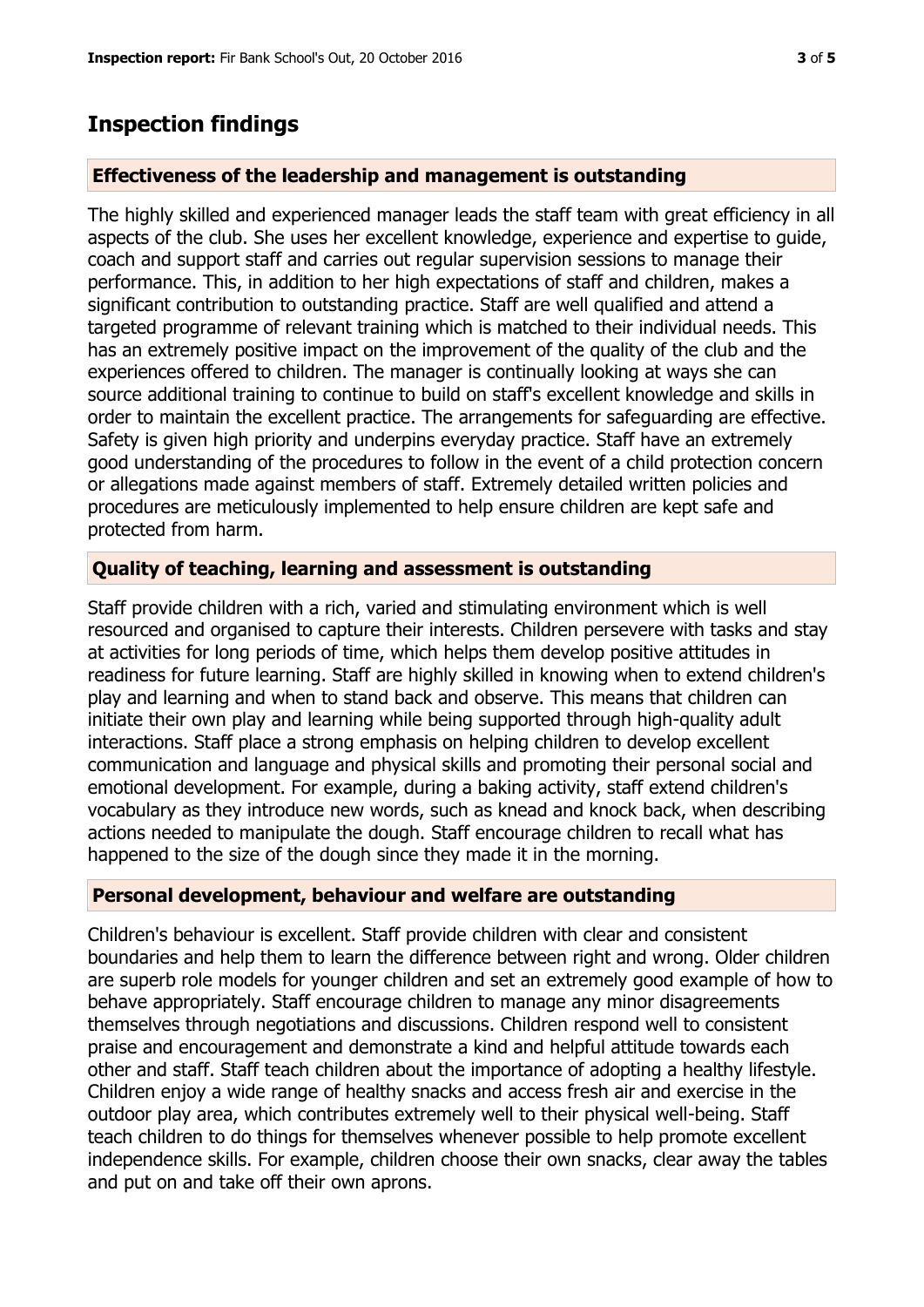# **Setting details**

| Unique reference number                             | 508081                                                                               |  |
|-----------------------------------------------------|--------------------------------------------------------------------------------------|--|
| <b>Local authority</b>                              | Oldham                                                                               |  |
| <b>Inspection number</b>                            | 1058171                                                                              |  |
| <b>Type of provision</b>                            | Out of school provision                                                              |  |
| Day care type                                       | Childcare - Non-Domestic                                                             |  |
| <b>Registers</b>                                    | Early Years Register, Compulsory Childcare<br>Register, Voluntary Childcare Register |  |
| Age range of children                               | $3 - 11$                                                                             |  |
| <b>Total number of places</b>                       | 40                                                                                   |  |
| Number of children on roll                          | 65                                                                                   |  |
| Name of registered person                           | Joyce Turner Childcare Limited                                                       |  |
| <b>Registered person unique</b><br>reference number | RP535211                                                                             |  |
| Date of previous inspection                         | 2 October 2015                                                                       |  |
| <b>Telephone number</b>                             | 01706 882 249                                                                        |  |

Fir Bank School's Out was registered in 2000. The club employs five members of childcare staff. Of these, four hold appropriate early years qualifications at level 3 and one holds level 2. The club opens from Monday to Friday during term time only. Sessions are from 7.30am until 9am and 3pm until 5.30pm.

This inspection was carried out by Ofsted under sections 49 and 50 of the Childcare Act 2006 on the quality and standards of provision that is registered on the Early Years Register. The registered person must ensure that this provision complies with the statutory framework for children's learning, development and care, known as the early years foundation stage.

Any complaints about the inspection or the report should be made following the procedures set out in the guidance 'Complaints procedure: raising concerns and making complaints about Ofsted', which is available from Ofsted's website: www.gov.uk/government/organisations/ofsted. If you would like Ofsted to send you a copy of the guidance, please telephone 0300 123 4234, or email enquiries@ofsted.gov.uk.